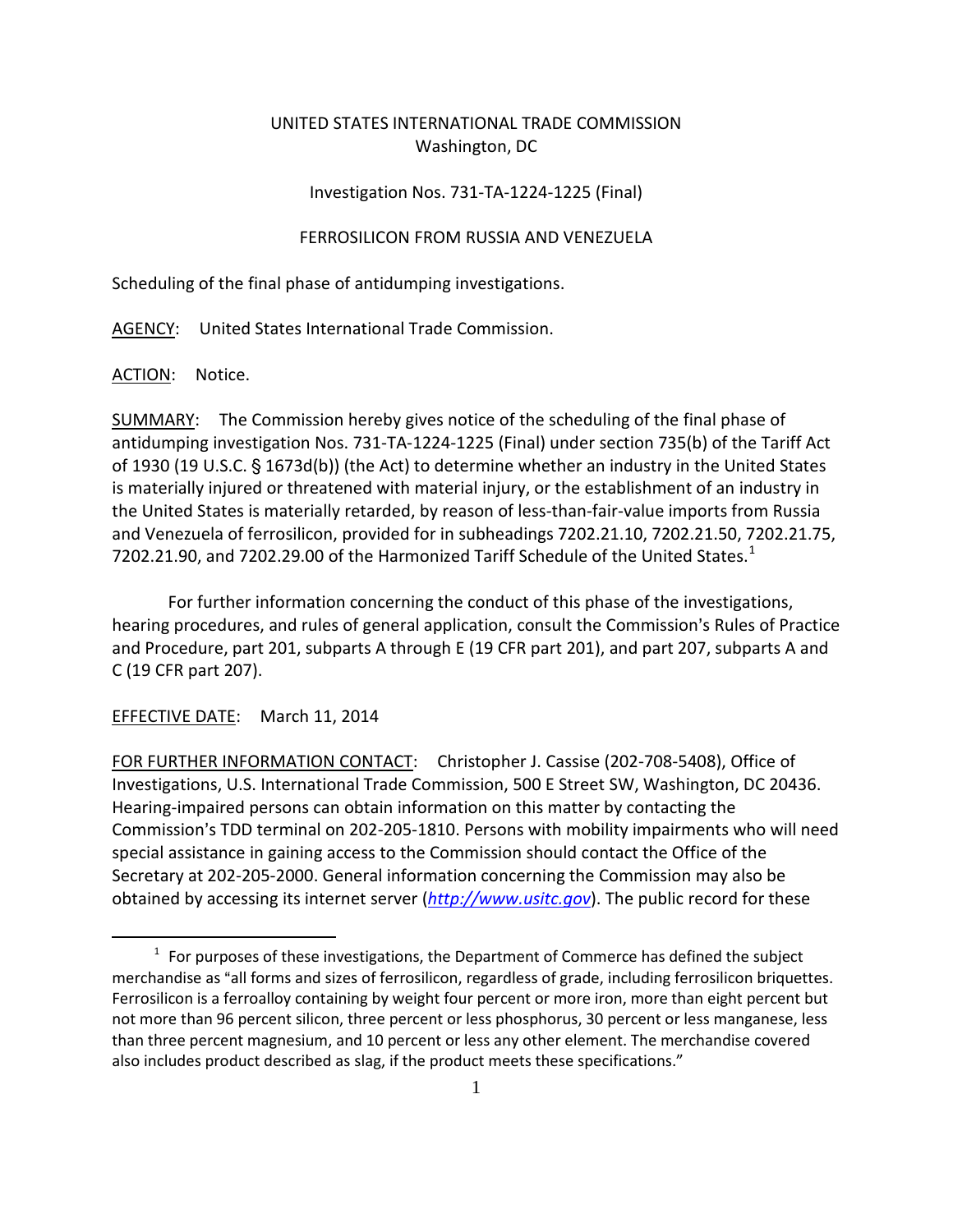investigations may be viewed on the Commission's electronic docket (EDIS) at *[http://edis.usitc.gov](http://edis.usitc.gov/)*. SUPPLEMENTARY INFORMATION:

Background.--The final phase of these investigations is being scheduled as a result of an affirmative preliminary determination by the Department of Commerce that imports of ferrosilicon from Venezuela are being sold in the United States at less than fair value within the meaning of section 733 of the Act (19 U.S.C.  $\S$  1673b). The investigation was requested in a petition filed on July 19, 2013, by Globe Specialty Metals, Inc., New York, NY; CC Metals and Alloys, LLC, Calvert City, KY, the United Steel, Paper and Forestry, Rubber, Manufacturing, Energy, Allied Industrial and Service Workers International Union; and the International Union, United Automobile, Aerospace and Agricultural Implement Workers of America.

Although the Department of Commerce has preliminarily determined that imports of ferrosilicon from Russia are not being and are not likely to be sold in the United States at less than fair value, for purposes of efficiency the Commission hereby waives rule [2](#page-1-0)07.21(b)<sup>2</sup> so that the final phase of the investigation may proceed concurrently in the event that Commerce makes a final affirmative determination with respect to such imports.

Participation in the investigations and public service list.--Persons, including industrial users of the subject merchandise and, if the merchandise is sold at the retail level, representative consumer organizations, wishing to participate in the final phase of these investigations as parties must file an entry of appearance with the Secretary to the Commission, as provided in section 201.11 of the Commission's rules, no later than 21 days prior to the hearing date specified in this notice. A party that filed a notice of appearance during the preliminary phase of the investigations need not file an additional notice of appearance during this final phase. The Secretary will maintain a public service list containing the names and addresses of all persons, or their representatives, who are parties to the investigations.

Limited disclosure of business proprietary information (BPI) under an administrative protective order (APO) and BPI service list.--Pursuant to section 207.7(a) of the Commission's rules, the Secretary will make BPI gathered in the final phase of these investigations available to authorized applicants under the APO issued in the investigations, provided that the application is made no later than 21 days prior to the hearing date specified in this notice. Authorized applicants must represent interested parties, as defined by 19 U.S.C.  $\S$  1677(9), who are parties to the investigations. A party granted access to BPI in the preliminary phase of the investigations need not reapply for such access. A separate service list will be maintained by the Secretary for those parties authorized to receive BPI under the APO.

 $\overline{a}$ 

<span id="page-1-0"></span> $2$  Section 207.21(b) of the Commission's rules provides that, where the Department of Commerce has issued a negative preliminary determination, the Commission will publish a Final Phase Notice of Scheduling upon receipt of an affirmative final determination from Commerce.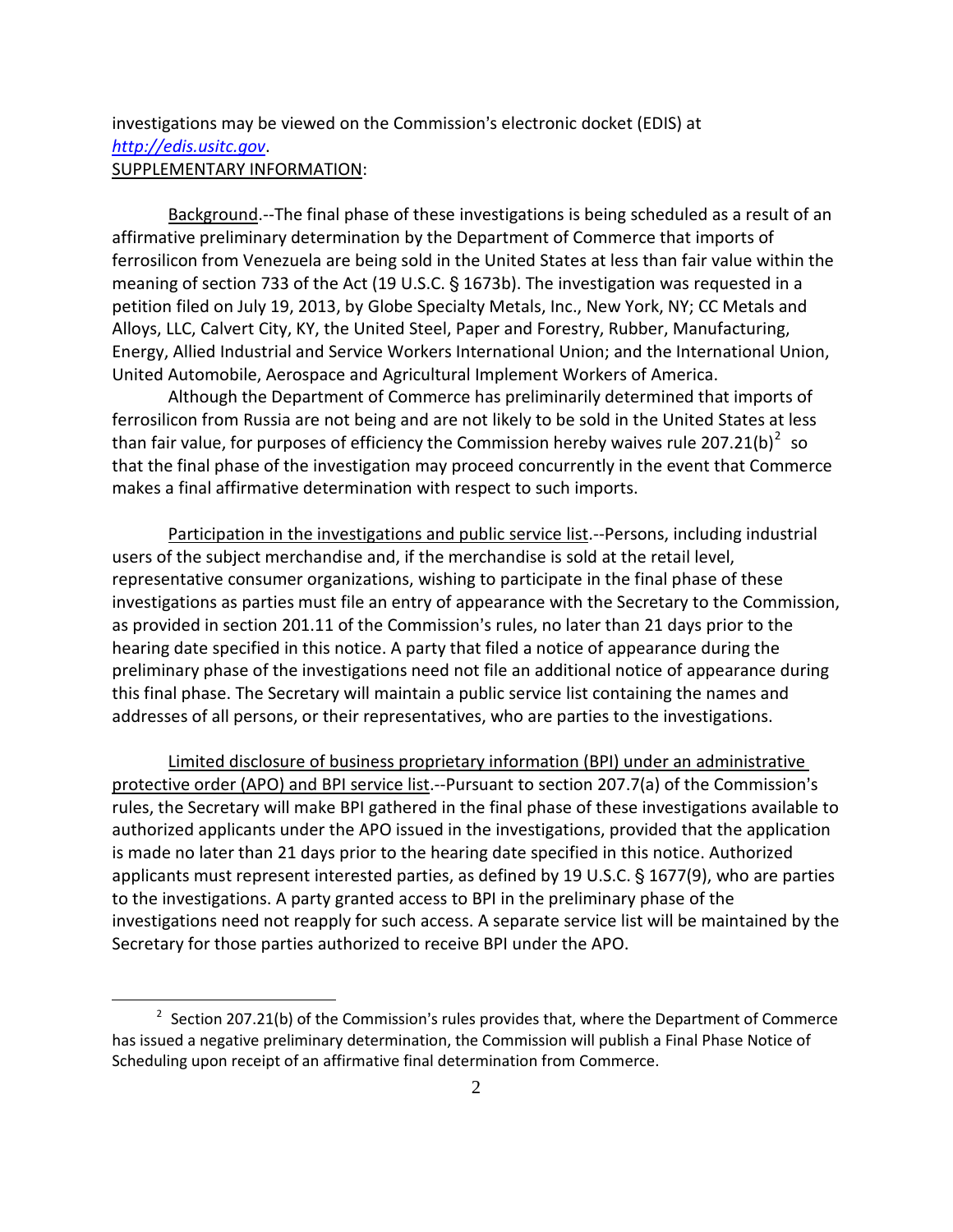Staff report.--The prehearing staff report in the final phase of these investigations will be placed in the nonpublic record on July 14, 2014, and a public version will be issued thereafter, pursuant to section 207.22 of the Commission's rules.

Hearing.--The Commission will hold a hearing in connection with the final phase of these investigations beginning at 9:30 a.m. on July 29, 2014, at the U.S. International Trade Commission Building. Requests to appear at the hearing should be filed in writing with the Secretary to the Commission on or before July 22, 2014. A nonparty who has testimony that may aid the Commission's deliberations may request permission to present a short statement at the hearing. All parties and nonparties desiring to appear at the hearing and make oral presentations should attend a prehearing conference to be held at 9:30 a.m. on July 24, 2014, at the U.S. International Trade Commission Building. Oral testimony and written materials to be submitted at the public hearing are governed by sections 201.6(b)(2), 201.13(f), and 207.24 of the Commission's rules. Parties must submit any request to present a portion of their hearing testimony in camera no later than 7 business days prior to the date of the hearing.

Written submissions.--Each party who is an interested party shall submit a prehearing brief to the Commission. Prehearing briefs must conform with the provisions of section 207.23 of the Commission's rules; the deadline for filing is July 21, 2014. Parties may also file written testimony in connection with their presentation at the hearing, as provided in section 207.24 of the Commission's rules, and posthearing briefs, which must conform with the provisions of section 207.25 of the Commission's rules. The deadline for filing posthearing briefs is August 5, 2014. In addition, any person who has not entered an appearance as a party to the investigations may submit a written statement of information pertinent to the subject of the investigations, including statements of support or opposition to the petition, on or before August 5, 2014. On August 19, 2014, the Commission will make available to parties all information on which they have not had an opportunity to comment. Parties may submit final comments on this information on or before August 21, 2014, but such final comments must not contain new factual information and must otherwise comply with section 207.30 of the Commission's rules. All written submissions must conform with the provisions of section 201.8 of the Commission's rules; any submissions that contain BPI must also conform with the requirements of sections 201.6, 207.3, and 207.7 of the Commission's rules. The Commission's *Handbook on E-Filing*, available on the Commission's web site at [http://edis.usitc.gov,](http://edis.usitc.gov/) elaborates upon the Commission's rules with respect to electronic filing.

Additional written submissions to the Commission, including requests pursuant to section 201.12 of the Commission's rules, shall not be accepted unless good cause is shown for accepting such submissions, or unless the submission is pursuant to a specific request by a Commissioner or Commission staff.